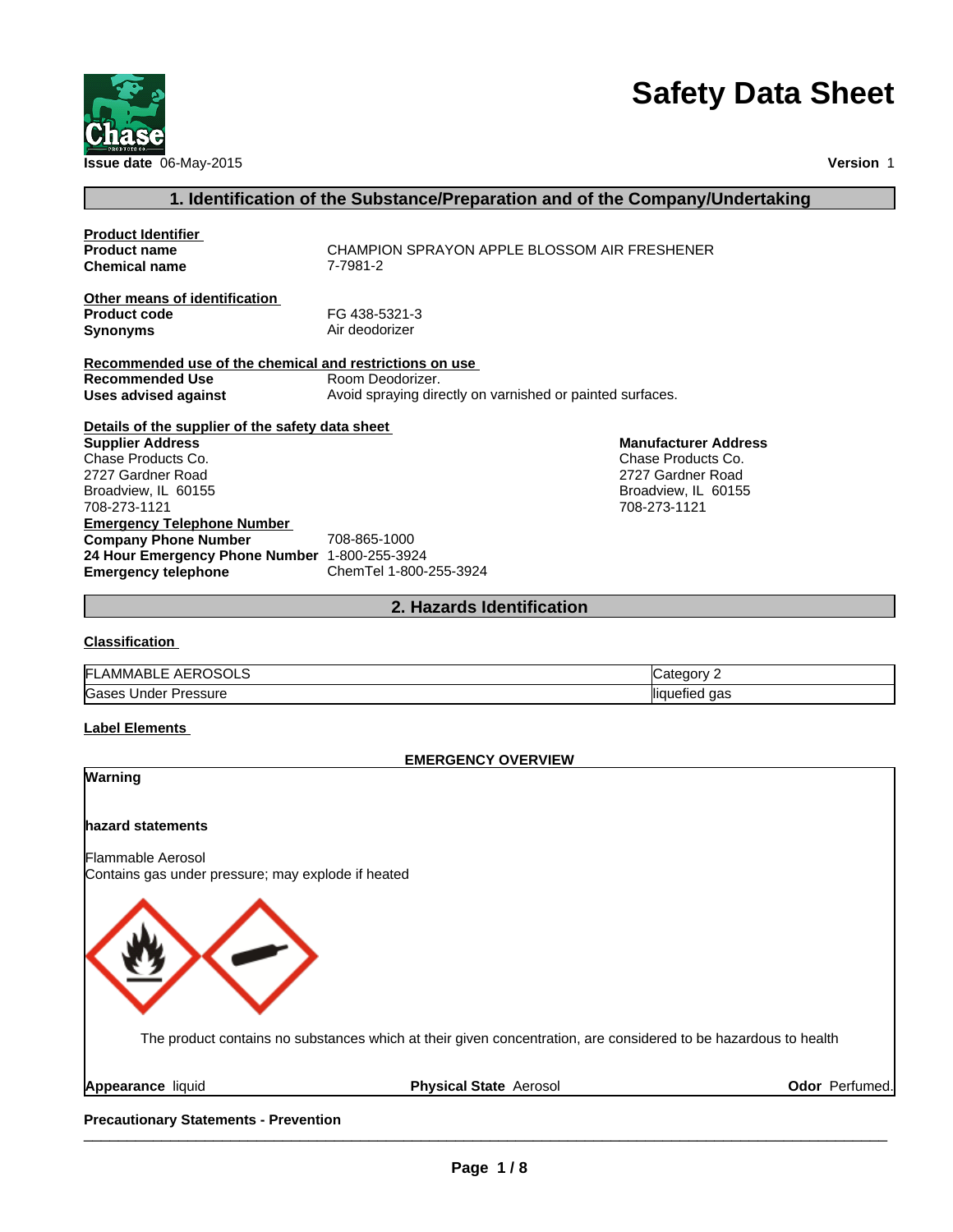Keep away from heat, sparks, open flames and hot surfaces. — No smoking Do not spray on an open flame or other ignition source Pressurized container: Do not pierce or burn, even after use

#### **Precautionary Statements - Storage**

Protect from sunlight. Store in a well-ventilated place Do not expose to temperatures exceeding 50°C (122 °F)

#### **Hazards not otherwise classified (HNOC) Other Information**

#### **3. Composition/information on Ingredients**

**Common Name** Air Freshener.<br> **Common Name** Air deodorizer. **Chemical Family Formula** 7-7981-2<br> **Chemical nature** Aqueous

**-** Construction

Air deodorizer.<br>MIXTURES. Aqueous perfumed solution.

| <b>Chemical name</b> | <b>CAS No</b> | weiaht-%  | <b>Trade secret</b> |
|----------------------|---------------|-----------|---------------------|
| Water                | 7732-18-5     | 75-80     |                     |
| Propane              | 74-98-6       | $10 - 15$ |                     |
| N-Butane             | 106-97-8      | $5 - 10$  |                     |

Chemical Additions Hazardous components according to OSHA, are listed when present at 1% or greater. Carcinoges are listed when present at 0.1% or greater.

 $\overline{\phantom{a}}$  ,  $\overline{\phantom{a}}$  ,  $\overline{\phantom{a}}$  ,  $\overline{\phantom{a}}$  ,  $\overline{\phantom{a}}$  ,  $\overline{\phantom{a}}$  ,  $\overline{\phantom{a}}$  ,  $\overline{\phantom{a}}$  ,  $\overline{\phantom{a}}$  ,  $\overline{\phantom{a}}$  ,  $\overline{\phantom{a}}$  ,  $\overline{\phantom{a}}$  ,  $\overline{\phantom{a}}$  ,  $\overline{\phantom{a}}$  ,  $\overline{\phantom{a}}$  ,  $\overline{\phantom{a}}$ 

\* The exact percentage (concentration) of composition has been withheld as a trade secret.

|                                                             | 4. First aid measures                                                                                                                                      |
|-------------------------------------------------------------|------------------------------------------------------------------------------------------------------------------------------------------------------------|
| <b>FIRST AID MEASURES</b>                                   |                                                                                                                                                            |
| <b>Eye Contact</b>                                          | Flush from eyes with plenty of water. If irritation develops, consult a physician.                                                                         |
| <b>Skin contact</b>                                         | Wash skin with soap and water.                                                                                                                             |
| inhalation                                                  | If overcome by vapor, move person to fresh air. Restore respiration if necessary. Get<br>medical attention if injury develops.                             |
| <b>INGESTION</b>                                            | Ingestion from an aerosol product is unlikely to occur.                                                                                                    |
| Most important symptoms and effects, both acute and delayed |                                                                                                                                                            |
| <b>Symptoms</b>                                             | Acute, Deliberate inhalation of concentrated vapor or mist may cause headaches.<br>Prolonged and repeated contact with the eyes may cause mild irritation. |
|                                                             | Indication of any immediate medical attention and special treatment needed                                                                                 |
| Note to physicians                                          | None needed.                                                                                                                                               |
|                                                             | 5. Fire-fighting measures                                                                                                                                  |

#### **Suitable extinguishing media**

Dry chemical, CO2 or water spray.

**Unsuitable extinguishing media** Caution: Use of water spray when fighting fire may be inefficient.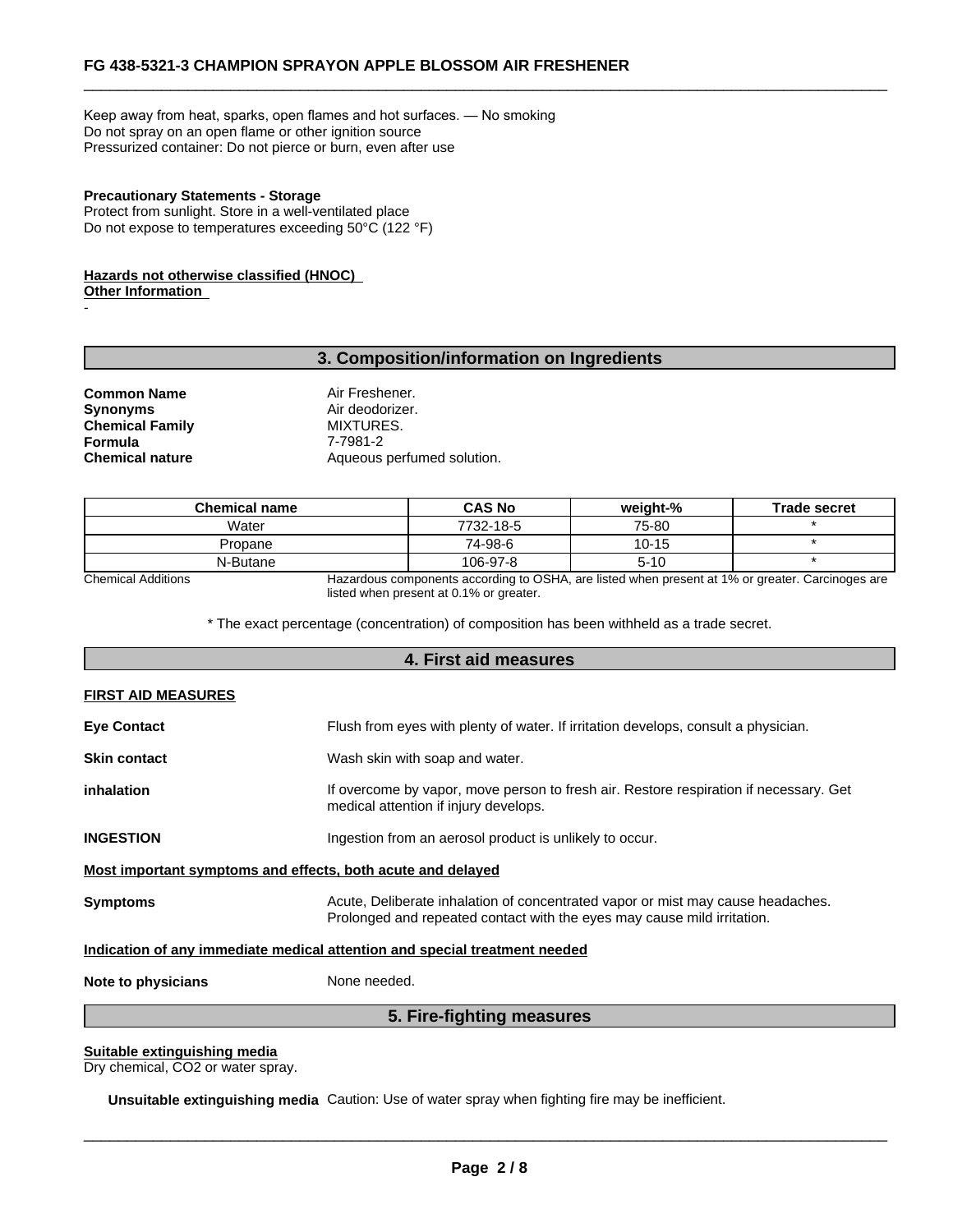#### **Specific hazards arising from the chemical**

This product is under pressure. Water spray may be used to cool cans in the vicinity of fire or excessive heat to prevent the explosion of the cans.

**Hazardous combustion products**Thermal decomposition may release carbon monoxide and carbon dioxide.

#### **Explosion data**

**Sensitivity to Mechanical Impact** Contents under pressure, keep away from heat and open flame. **Sensitivity to Static Discharge** Keep away from heat, sparks, flame, and other sources of ignition (i.e., pilot lights, electric motors and static electricity).

 $\overline{\phantom{a}}$  ,  $\overline{\phantom{a}}$  ,  $\overline{\phantom{a}}$  ,  $\overline{\phantom{a}}$  ,  $\overline{\phantom{a}}$  ,  $\overline{\phantom{a}}$  ,  $\overline{\phantom{a}}$  ,  $\overline{\phantom{a}}$  ,  $\overline{\phantom{a}}$  ,  $\overline{\phantom{a}}$  ,  $\overline{\phantom{a}}$  ,  $\overline{\phantom{a}}$  ,  $\overline{\phantom{a}}$  ,  $\overline{\phantom{a}}$  ,  $\overline{\phantom{a}}$  ,  $\overline{\phantom{a}}$ 

#### **Protective equipment and precautions for firefighters**

**Personal precautions, protective equipment and emergency procedures** 

As in any fire, wear self-contained breathing apparatus pressure-demand, MSHA/NIOSH (approved or equivalent) and full protective gear.

#### **6. Accidental release measures**

|                                                              | Personal precaduons, protective equipment and emergency procedures                                               |
|--------------------------------------------------------------|------------------------------------------------------------------------------------------------------------------|
| <b>Personal precautions</b>                                  | Use with adequate general or local exhaust ventilation.                                                          |
| For emergency responders                                     | Remove all sources of ignition.                                                                                  |
| <b>Environmental Precautions</b>                             |                                                                                                                  |
| <b>Environmental Precautions</b>                             | See Section 12 for additional Ecological Information.                                                            |
| Methods and material for containment and cleaning up         |                                                                                                                  |
| <b>Methods for Containment</b>                               | Provide adequate ventilation to area being treated. Soak up spills with chemically inert,<br>absorbent material. |
| Methods for cleaning up                                      | Clean contaminated surface thoroughly.                                                                           |
|                                                              | 7. Handling and Storage                                                                                          |
| <b>Precautions for safe handling</b>                         |                                                                                                                  |
| Advice on safe handling                                      | Do not deliberately inhale vapor or spray mist. Avoid getting spray into eyes.                                   |
| Conditions for safe storage, including any incompatibilities |                                                                                                                  |

#### **Storage Conditions** Store in a cool, dry place away from heat and open flame. Keep out of reach of children. **AEROSOL STORAGE LEVEL I (NFPA-30B) .**

**Incompatible Materials** Avoid heat, open flame and contact with strong oxidizers.

#### **8. Exposure Controls/Personal Protection**

#### **Control parameters**

**Exposure guidelines** See occupational exposure limits listed below.

| Chemical name | <b>ACGIH TLV</b> | <b>OSHA PEL</b>                      | <b>NIOSH IDLH</b>           |
|---------------|------------------|--------------------------------------|-----------------------------|
| Propane       | TWA: 1000 ppm    | TWA: 1000 ppm                        | IDLH: 2100 ppm              |
| 74-98-6       |                  | TWA: 1800 mg/m <sup>3</sup>          | TWA: 1000 ppm               |
|               |                  | (vacated) TWA: 1000 ppm              | TWA: $1800 \text{ mg/m}^3$  |
|               |                  | (vacated) TWA: $1800 \text{ mg/m}^3$ |                             |
| N-Butane      | STEL: 1000 ppm   | (vacated) TWA: 800 ppm               | TWA: 800 ppm                |
| 106-97-8      |                  | (vacated) TWA: $1900 \text{ mg/m}^3$ | TWA: 1900 mg/m <sup>3</sup> |

#### **Appropriate engineering controls**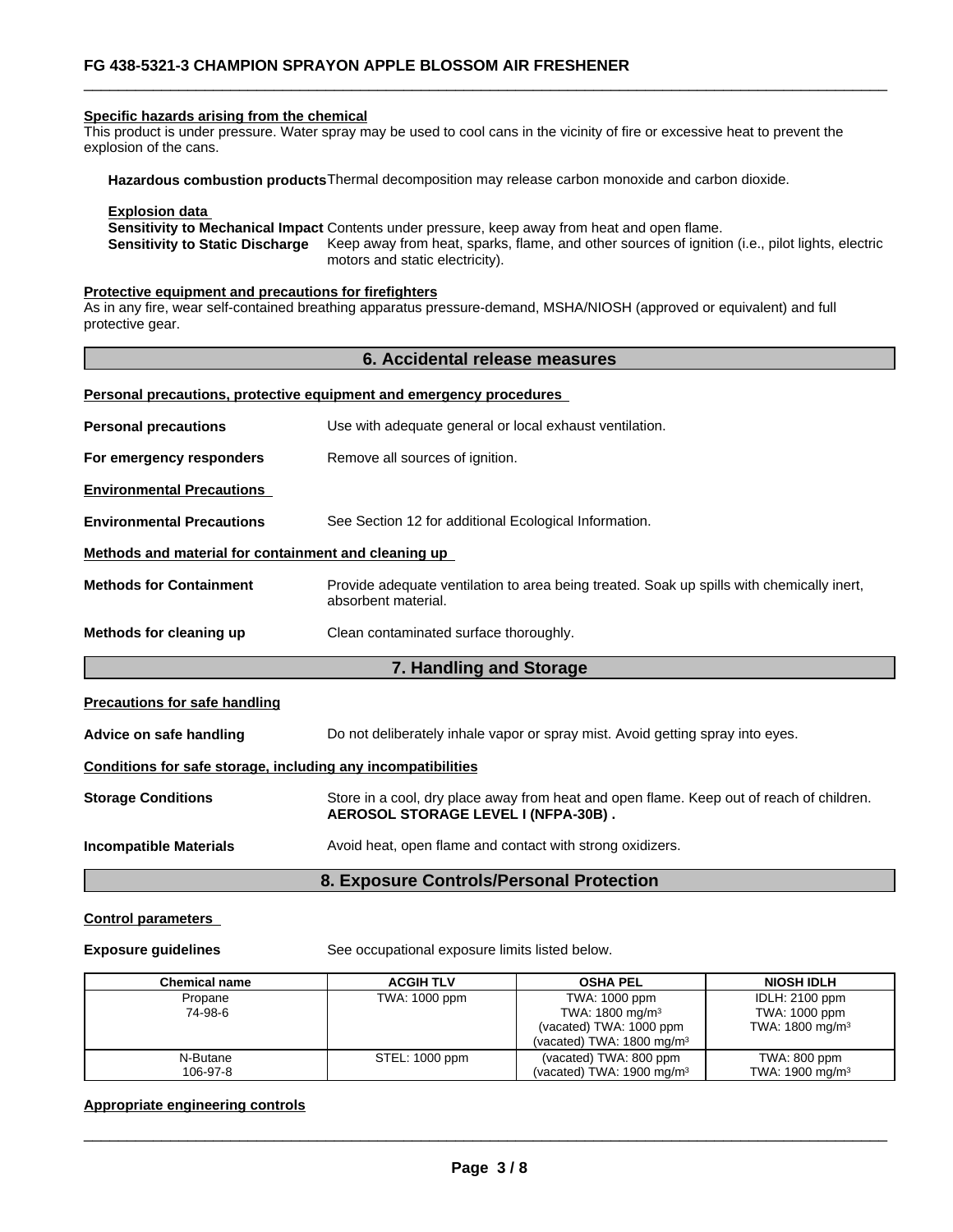#### **FG 438-5321-3 CHAMPION SPRAYON APPLE BLOSSOM AIR FRESHENER**

| <b>Engineering controls</b>           | Use with adequate general or local exhaust ventilation.               |  |
|---------------------------------------|-----------------------------------------------------------------------|--|
|                                       | Individual protection measures, such as personal protective equipment |  |
| <b>Eye/face Protection</b>            | Conventional eyeglasses to guard against splashing.                   |  |
| <b>Skin and Body Protection</b>       | Household type gloves, if desired.                                    |  |
| <b>Respiratory protection</b>         | None required if used in a well-ventilated area.                      |  |
| <b>General hygiene considerations</b> | None needed.                                                          |  |

### **9. Physical and Chemical Properties**

 $\overline{\phantom{a}}$  ,  $\overline{\phantom{a}}$  ,  $\overline{\phantom{a}}$  ,  $\overline{\phantom{a}}$  ,  $\overline{\phantom{a}}$  ,  $\overline{\phantom{a}}$  ,  $\overline{\phantom{a}}$  ,  $\overline{\phantom{a}}$  ,  $\overline{\phantom{a}}$  ,  $\overline{\phantom{a}}$  ,  $\overline{\phantom{a}}$  ,  $\overline{\phantom{a}}$  ,  $\overline{\phantom{a}}$  ,  $\overline{\phantom{a}}$  ,  $\overline{\phantom{a}}$  ,  $\overline{\phantom{a}}$ 

#### **Information on basic physical and chemical properties**

| <b>Physical State</b>                                               | Aerosol                                                                       |                          |                          |
|---------------------------------------------------------------------|-------------------------------------------------------------------------------|--------------------------|--------------------------|
| Appearance                                                          | liquid                                                                        | Odor                     | Perfumed.                |
| <b>Color</b>                                                        | white                                                                         | <b>Odor threshold</b>    | No information available |
| <b>Property</b>                                                     | <b>Values</b>                                                                 | Remarks • Method         |                          |
| рH                                                                  | 0.99 to 1.00                                                                  | No information available |                          |
| <b>Melting point/freezing point</b>                                 | Not applicable                                                                | No information available |                          |
| <b>Boiling point/boiling range</b>                                  | Water 212 °F/100 °C                                                           | No information available |                          |
| <b>Flash Point</b>                                                  | Not applicable. This is an aerosol<br>product for which Flame Projection is 0 | No information available |                          |
|                                                                     | in, with 0 in flashback. Product was                                          |                          |                          |
|                                                                     | tested for Enclosed Space Ignition test                                       |                          |                          |
|                                                                     | and is a Category 2 flammable aerosol                                         |                          |                          |
|                                                                     | as defined under 29CFR 1910.122                                               |                          |                          |
|                                                                     | Appendix B.3.                                                                 |                          |                          |
| <b>Evaporation Rate</b>                                             | Faster than butyl acetate                                                     | No information available |                          |
| <b>Flammability (solid, gas)</b>                                    |                                                                               | No information available |                          |
| <b>Flammability Limits in Air</b>                                   |                                                                               | No information available |                          |
| <b>Upper flammability limits</b><br><b>Lower Flammability Limit</b> | Not available<br>Not available                                                |                          |                          |
| Vapor pressure                                                      |                                                                               | No information available |                          |
| <b>Vapor Density</b>                                                |                                                                               | No information available |                          |
| <b>Specific gravity</b>                                             | 0.99 -1.00 (concentrate)                                                      | No information available |                          |
| <b>Water solubility</b>                                             |                                                                               | Soluble in water         |                          |
| Solubility in other solvents                                        |                                                                               | No information available |                          |
| <b>Partition coefficient</b>                                        |                                                                               | No information available |                          |
| <b>Autoignition Temperature</b>                                     |                                                                               | No information available |                          |
| <b>Decomposition temperature</b>                                    |                                                                               | No information available |                          |
| <b>Kinematic viscosity</b>                                          |                                                                               | No information available |                          |
| <b>Dynamic viscosity</b>                                            |                                                                               | No information available |                          |
| <b>Explosive properties</b>                                         | No information available                                                      |                          |                          |
| <b>Oxidizing properties</b>                                         | No information available                                                      |                          |                          |
| <b>Other Information</b>                                            |                                                                               |                          |                          |
| Softening point                                                     | No information available                                                      |                          |                          |
| <b>Molecular weight</b>                                             | No information available                                                      |                          |                          |
| VOC content (%)                                                     | 19.5%                                                                         |                          |                          |
| <b>Density</b>                                                      | 8.33 lb/gal                                                                   |                          |                          |
| <b>Bulk Density</b>                                                 | No information available                                                      |                          |                          |
|                                                                     |                                                                               |                          |                          |

## **10. Stability and Reactivity**

#### **Reactivity**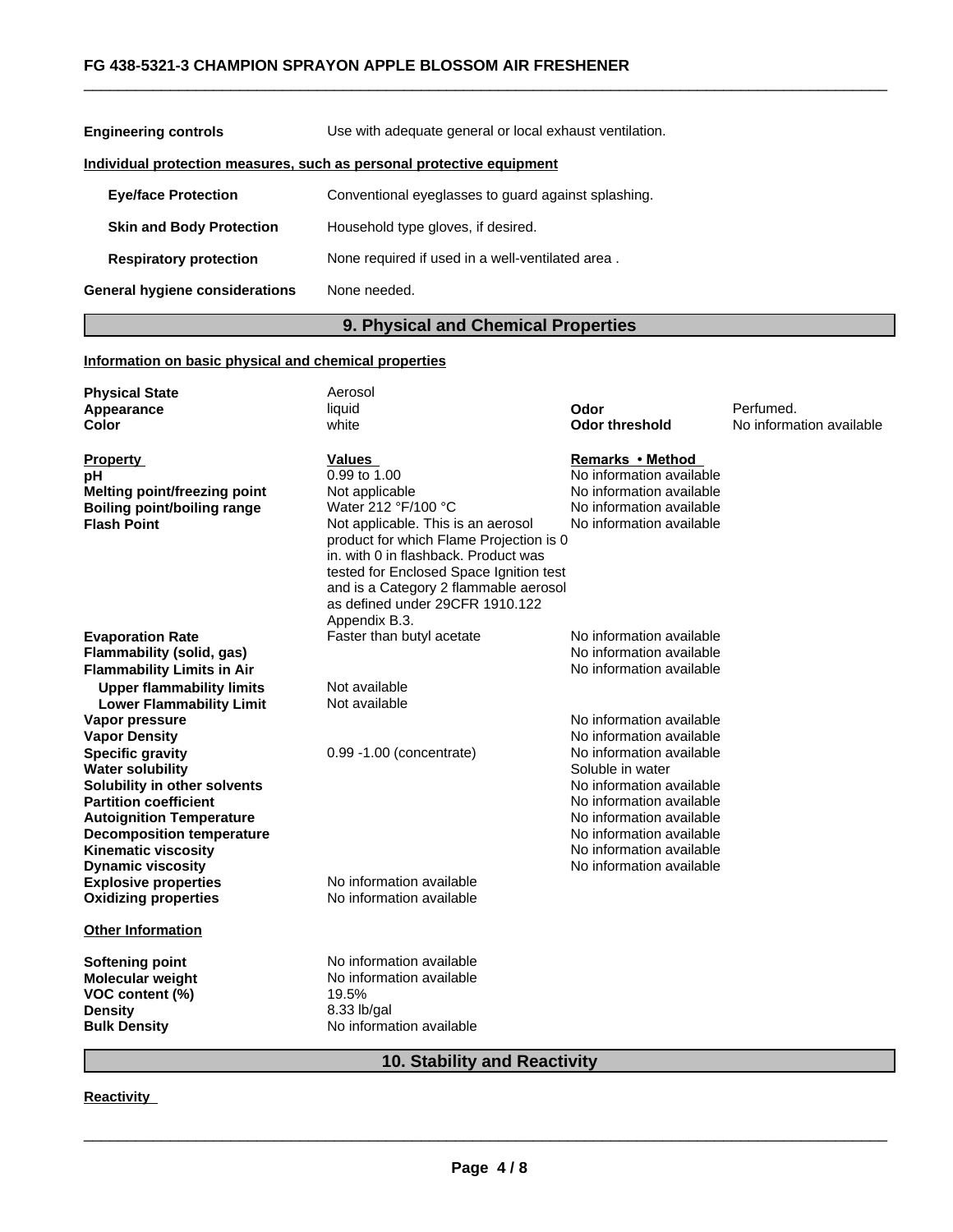Not applicable Not applicable

#### **Chemical stability**

#### Stable. **Possibility of hazardous reactions**

Temperatures above 130 °F may cause cans to burst with force.<br> **hazardous polymerization** Hazardous polymerization **hazardous polymerization does not occur.** 

#### **Conditions to Avoid**

Temperatures above 122 °F (50 °C). **Incompatible Materials** Avoid heat, open flame and contact with strong oxidizers. **Hazardous decomposition products** Thermal decomposition may yield gases like carbon monoxide and carbon dioxide.

#### **11. Toxicological Information**

 $\overline{\phantom{a}}$  ,  $\overline{\phantom{a}}$  ,  $\overline{\phantom{a}}$  ,  $\overline{\phantom{a}}$  ,  $\overline{\phantom{a}}$  ,  $\overline{\phantom{a}}$  ,  $\overline{\phantom{a}}$  ,  $\overline{\phantom{a}}$  ,  $\overline{\phantom{a}}$  ,  $\overline{\phantom{a}}$  ,  $\overline{\phantom{a}}$  ,  $\overline{\phantom{a}}$  ,  $\overline{\phantom{a}}$  ,  $\overline{\phantom{a}}$  ,  $\overline{\phantom{a}}$  ,  $\overline{\phantom{a}}$ 

#### **Information on likely routes of exposure**

**Product Information** This product has not been tested as whole. See below for information on ingredients.

**inhalation** no data available.

**Eye Contact no data available.** 

**Skin contact** no data available.

#### **INGESTION** no data available.

| <b>Chemical name</b>       | Oral LD50          | dermal LD50 | <b>Inhalation LC50</b>             |
|----------------------------|--------------------|-------------|------------------------------------|
| <b>Water</b><br>7732-18-5  | $> 90$ mL/kg (Rat) |             |                                    |
| Propane<br>74-98-6         |                    |             | $= 658$ mg/L (Rat) 4 h             |
| N-Butane<br>$106 - 97 - 8$ |                    |             | $= 658$ g/m <sup>3</sup> (Rat) 4 h |

#### **Information on toxicological effects**

**Symptoms** Deliberate inhalation of concentrated vapor or mist may cause headache, dizziness and nausea.

#### **Delayed and immediate effects as well as chronic effects from short and long-term exposure**

| <b>Skin corrosion/irritation</b><br>Serious eye damage/eye irritation<br>corrosivity<br>sensitization<br><b>Germ Cell Mutagenicity</b><br>carcinogenicity | None expected.<br>May cause eye irritation with susceptible persons.<br>Not applicable.<br>No a skin sensitizer.<br>No information available.<br>Not known chronic effects based on available data. None of the ingredients present in<br>excess of 0.1% are listed as carcinogenic by NTP, IARC or OSHA. |
|-----------------------------------------------------------------------------------------------------------------------------------------------------------|-----------------------------------------------------------------------------------------------------------------------------------------------------------------------------------------------------------------------------------------------------------------------------------------------------------|
| <b>Reproductive Toxicity</b><br><b>STOT - single exposure</b><br><b>STOT - repeated exposure</b><br><b>Aspiration Hazard</b>                              | No information available.<br>No information available.<br>No information available.<br>Deliberate inhalation of concentrated vapor or mist may cause headache, dizziness and<br>nausea.                                                                                                                   |

#### **Numerical measures of toxicity - Product Information**

**Unknown acute toxicity**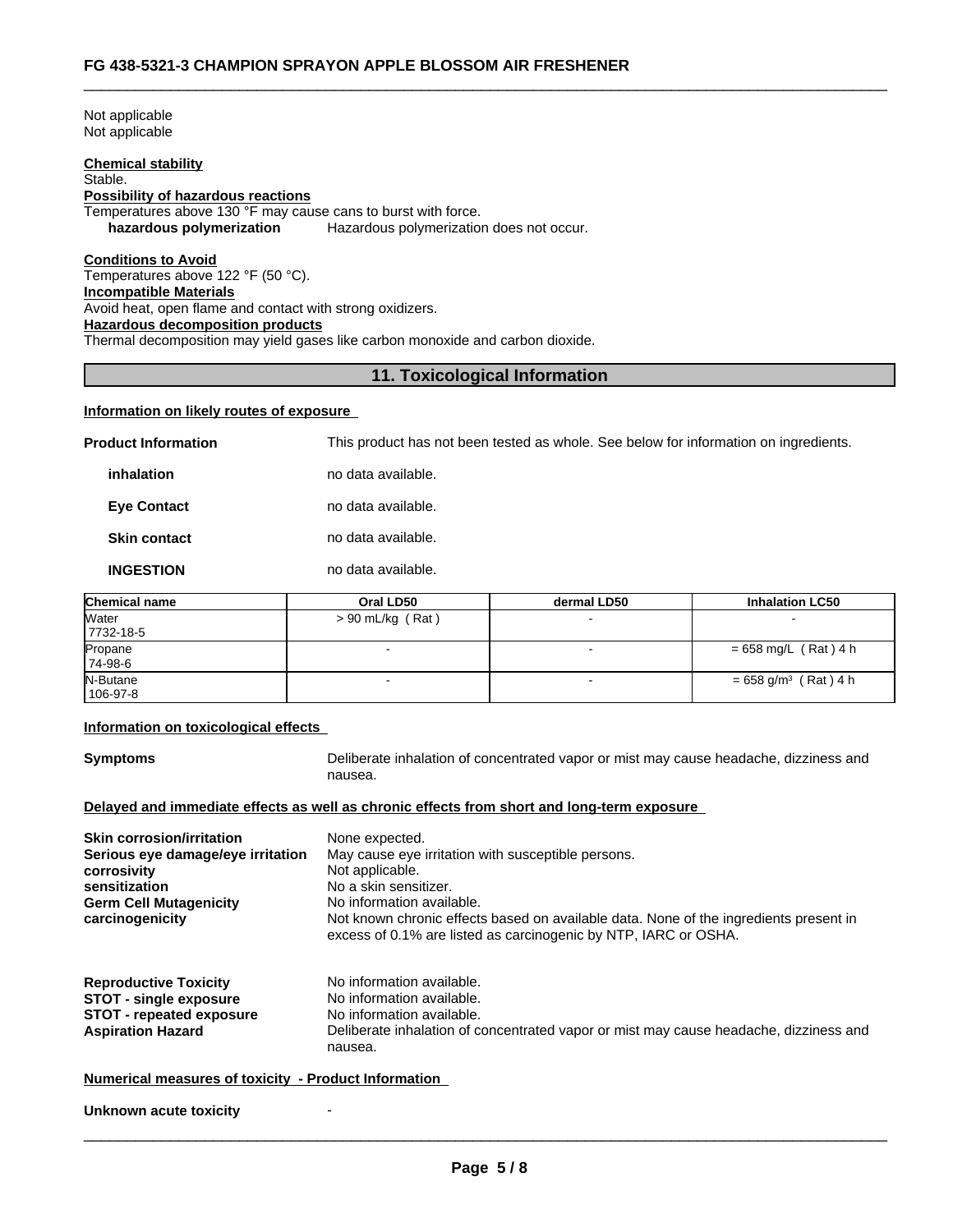#### **The following values are calculated based on chapter 3.1 of the GHS document** .

**ATEmix (inhalation-gas)** 1669380 mg/l **ATEmix (inhalation-vapor)** 

#### **12. Ecological Information**

 $\overline{\phantom{a}}$  ,  $\overline{\phantom{a}}$  ,  $\overline{\phantom{a}}$  ,  $\overline{\phantom{a}}$  ,  $\overline{\phantom{a}}$  ,  $\overline{\phantom{a}}$  ,  $\overline{\phantom{a}}$  ,  $\overline{\phantom{a}}$  ,  $\overline{\phantom{a}}$  ,  $\overline{\phantom{a}}$  ,  $\overline{\phantom{a}}$  ,  $\overline{\phantom{a}}$  ,  $\overline{\phantom{a}}$  ,  $\overline{\phantom{a}}$  ,  $\overline{\phantom{a}}$  ,  $\overline{\phantom{a}}$ 

This product does not contain marine pollutants.

#### **ecotoxicity**

21.4895% of the mixture consists of components(s) of unknown hazards to the aquatic environment

#### **Persistence and degradability**

No information available.

#### **Bioaccumulation**

No information available.

| <b>Chemical name</b> | <b>Partition coefficient</b> |
|----------------------|------------------------------|
| Propane<br>74-98-6   | 2.3                          |
| N-Butane<br>106-97-8 | 2.89                         |

**Other adverse effects** No information available

#### **13. Disposal Considerations**

| Waste treatment methods |                                                                                                                                                                                                                                                            |
|-------------------------|------------------------------------------------------------------------------------------------------------------------------------------------------------------------------------------------------------------------------------------------------------|
| Disposal of wastes      | Dispose of in accordance with federal, state and local regulations.                                                                                                                                                                                        |
| Contaminated packaging  | Pressurized container: Do not pierce or burn, even after use. Do not puncture or incinerate<br>container. If empty: Place in trash or offer for recycling if available. If partly filled: Call your<br>local solid waste agency for disposal instructions. |

#### **14. Transport Information**

| Limited quantity (LQ) Air Freshener/Deodorizer   |
|--------------------------------------------------|
| UN1950                                           |
| Limited quantity (LQ)                            |
| 2.1                                              |
| This product does not contain marine pollutants. |
|                                                  |

#### **15. Regulatory information**

| <b>International Inventories</b> |       |
|----------------------------------|-------|
| TSCA                             | All i |

All ingredients of this product are listed or are excluded from listing under the U.S. Toxic Subtances Control Act (TSCA) Chemical Substance Inventory.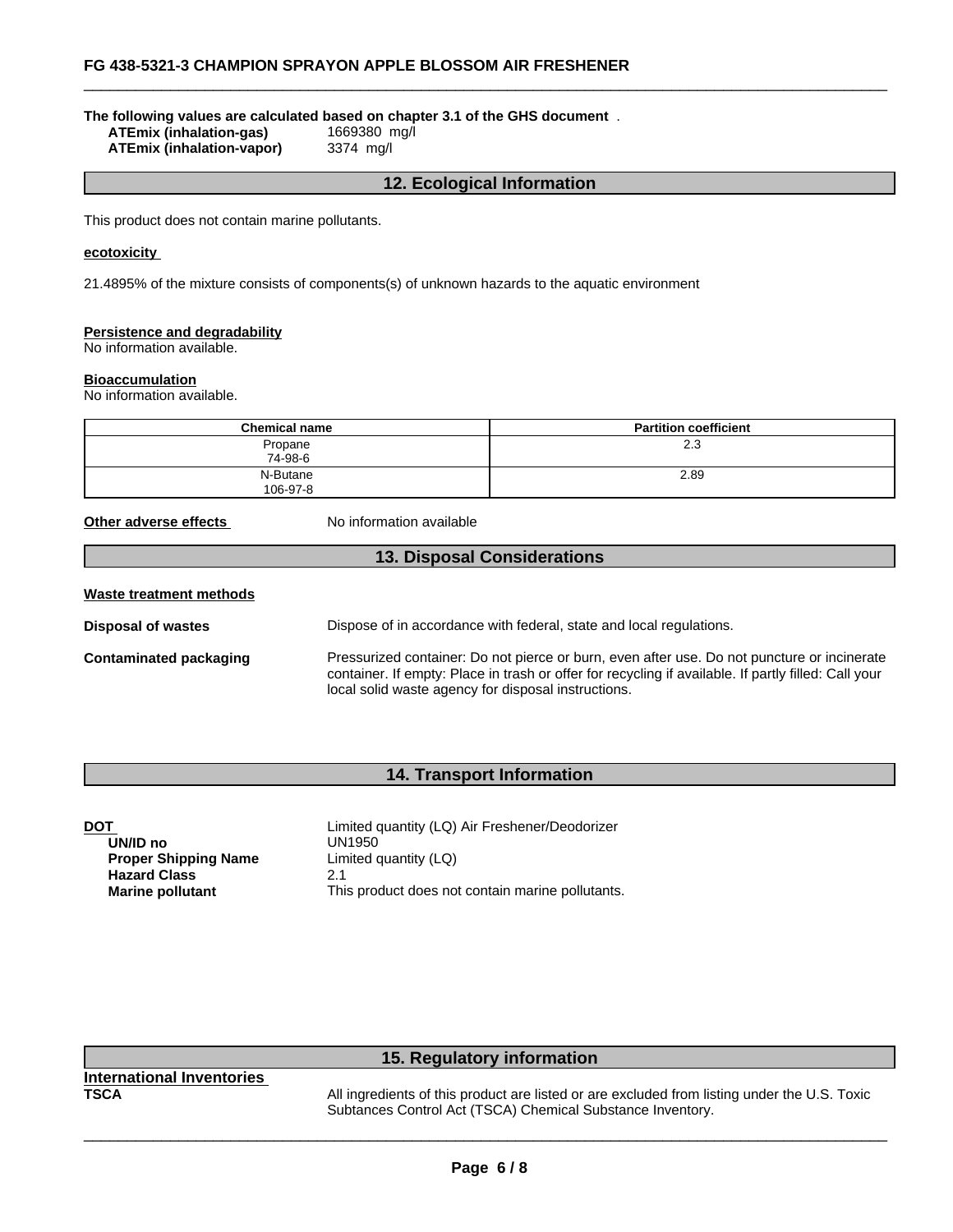#### **DSL DSL All ingredients are listed or are excluded from listing on the DSL.**

**Legend:** 

*TSCA - United States Toxic Substances Control Act Section 8(b) Inventory*

*DSL/NDSL - Canadian Domestic Substances List/Non-Domestic Substances List*

#### **US Federal Regulations**

#### **SARA 313**

Section 313 of Title III of the Superfund Amendments and Reauthorization Act of 1986 (SARA). This product does not contain any chemicals which are subject to the reporting requirements of the Act and Title 40 of the Code of Federal Regulations, Part 372

 $\overline{\phantom{a}}$  ,  $\overline{\phantom{a}}$  ,  $\overline{\phantom{a}}$  ,  $\overline{\phantom{a}}$  ,  $\overline{\phantom{a}}$  ,  $\overline{\phantom{a}}$  ,  $\overline{\phantom{a}}$  ,  $\overline{\phantom{a}}$  ,  $\overline{\phantom{a}}$  ,  $\overline{\phantom{a}}$  ,  $\overline{\phantom{a}}$  ,  $\overline{\phantom{a}}$  ,  $\overline{\phantom{a}}$  ,  $\overline{\phantom{a}}$  ,  $\overline{\phantom{a}}$  ,  $\overline{\phantom{a}}$ 

#### **SARA 311/312 Hazard Categories**

| <b>Acute Health Hazard</b>        | ves |
|-----------------------------------|-----|
| <b>Chronic Health Hazard</b>      | No  |
| <b>Fire Hazard</b>                | N٥  |
| Sudden release of pressure hazard | N٥  |
| <b>Reactive Hazard</b>            | No  |

#### **CWA (Clean Water Act)**

This product does not contain any substances regulated as pollutants pursuant to the Clean Water Act (40 CFR 122.21 and 40 CFR 122.42)

#### **CERCLA**

This material, as supplied, does not contain any substances regulated as hazardous substances under the Comprehensive Environmental Response Compensation and Liability Act (CERCLA) (40 CFR 302) or the Superfund Amendments and Reauthorization Act (SARA) (40 CFR 355). There may be specific reporting requirements at the local, regional, or state level pertaining to releases of this material

#### **US State Regulations**

#### **California Proposition 65**

This product does not contain any Proposition 65 chemicals

#### **U.S. State Right-to-Know Regulations**

| <b>Chemical name</b> | <b>New Jersey</b> | <b>Massachusetts</b> | Pennsylvania |
|----------------------|-------------------|----------------------|--------------|
| Water<br>7732-18-5   |                   |                      |              |
| Propane<br>74-98-6   |                   |                      |              |
| N-Butane<br>106-97-8 |                   |                      |              |

#### **U.S. EPA Label information**

**EPA Pesticide registration number** Not applicable

| <b>NFPA</b>          | <b>Health Hazards 1</b>                                  | <b>Flammability 1</b>        | <b>Instability 1</b>                                                                                                        | <b>Physical and chemical</b><br>properties Not<br>applicable |
|----------------------|----------------------------------------------------------|------------------------------|-----------------------------------------------------------------------------------------------------------------------------|--------------------------------------------------------------|
| <b>HMIS</b>          | <b>Health Hazards 1</b>                                  | <b>Flammability 2</b>        | <b>Physical Hazards 1</b>                                                                                                   | <b>Personal Protection A-</b><br>Eyes protection             |
| <b>Prepared by</b>   |                                                          | <b>Regulatory Department</b> |                                                                                                                             |                                                              |
| <b>Issue date</b>    | 06-May-2015                                              |                              |                                                                                                                             |                                                              |
| <b>Revision note</b> |                                                          |                              |                                                                                                                             |                                                              |
|                      | This SDS supersedes a previous MSDS dated June 19, 2013. |                              |                                                                                                                             |                                                              |
| <b>Disclaimer</b>    |                                                          |                              |                                                                                                                             |                                                              |
|                      |                                                          |                              | The information provided in this Material Cafety Date Chest is correct to the heat of our knowledge, information and helief |                                                              |

**The information provided in this Material Safety Data Sheet is correct to the best of our knowledge, information and belief at the date of its publication. The information given is designed only as a guidance for safe handling, use, processing,** storage, transportation, disposal and release and is not to be considered a warranty or quality specification. The